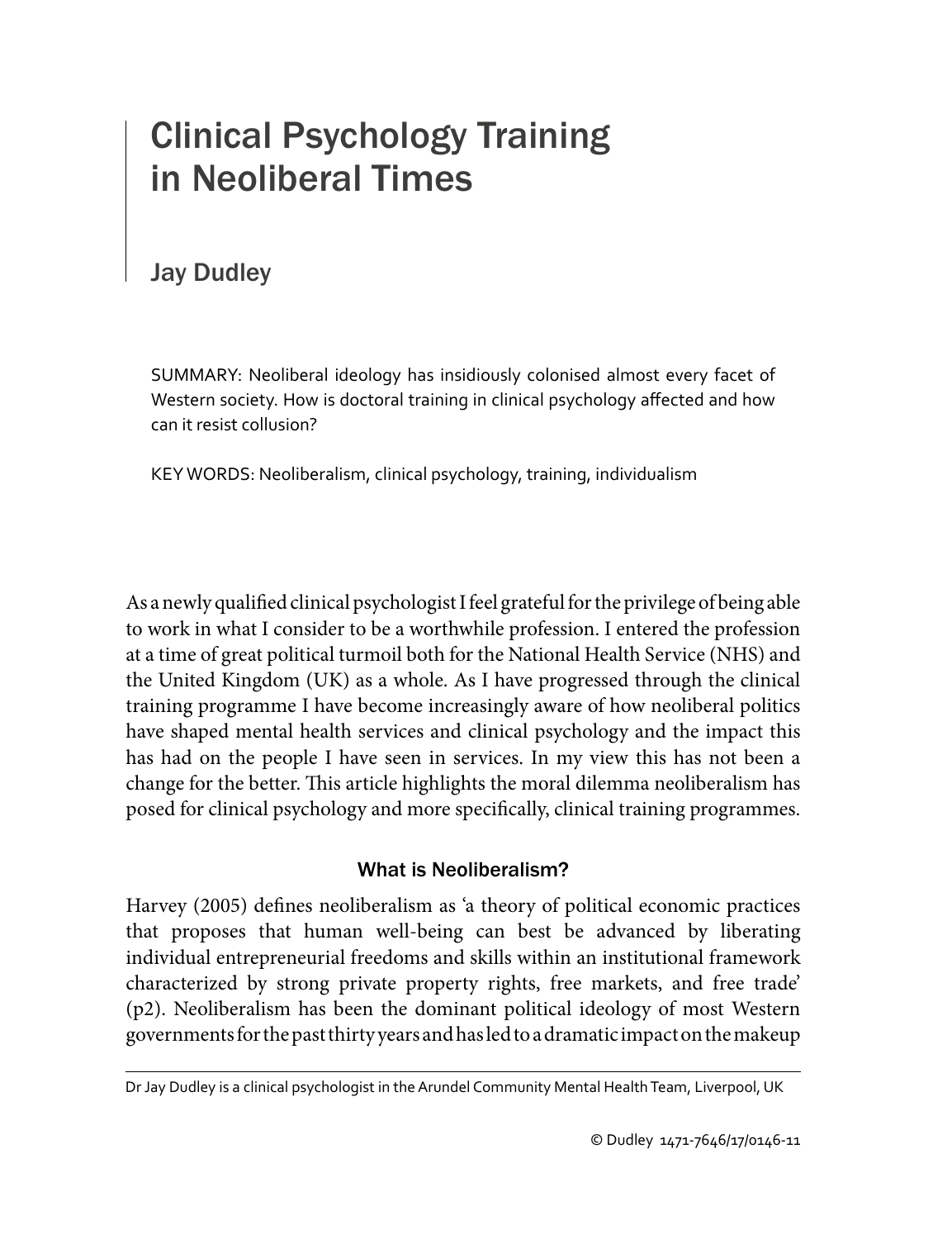of society and individual psychology. By fostering principles of individualism, selfreliance and self-governance (Pratt, 2006) communities have become effectively atomised leading to an ultra-competitive society of autonomous individuals forming a 'hierarchy of winners and losers' (Monbiot, 2016). The paradigm has an implicitly dehumanised technocratic world view encouraging quantification and commoditisation and a proliferation of bureaucracy and managerialism in approach to organisational structure. Furthermore, the ideology endeavours to purify economic decision making by relying on market forces and reducing state interference by curbing public spending through privatisation of public assets and services and enforcing austerity programmes to reduce welfare spending (O'Hara, 2015). These factors are particularly problematic for mental health services at organisational, professional and practice levels.

## If you don't fit the bill, you are mentally ill

It is indisputable that neoliberalism has taken a profound toll on the health of the population, though the reasons for this are numerous and complex. Fundamentally, the atmosphere of individualism and competitiveness has led to a rise in diagnosis of depression, substance abuse, loneliness and fear (see James, 2008 for an overview). This is compounded by a medicalisation, responsibilisation and individualisation of normal human suffering. Those who do not fit the neoliberal agenda are diagnosed as 'mentally ill' and prescribed commodified treatments to suppress unwanted feelings and behaviours which detract from competitive or productive activity, whilst ignoring social context (Esposito & Perez, 2014). In the absence of cohesive communities and meaningful employment and with ubiquitous toxic media rhetoric labelling people who cannot cope as 'defective', 'skivers' or 'losers', those who suffer face an intense level of stigma and alienation from society, hampering their recovery (Wahl, 2004). Moreover, neoliberal policy has been at the heart of an unprecedented rise in income inequality (OECD, 2015) which has been associated with increased mental health problems, homelessness and other societal issues (Wilkinson & Pickett, 2010).

## The marketisation of mental health services

Clearly the issues outlined can only truly be ameliorated by changes in government policy, social movements and media influence. Nevertheless on the frontline it is mental health services that are required to help individuals who are suffering, no matter if the root of the problem is environmental (Fisher, 2012). However, there has been a recent trend towards the commodification and quantification of the way services operate which has arguably limited their ability to respond to the rise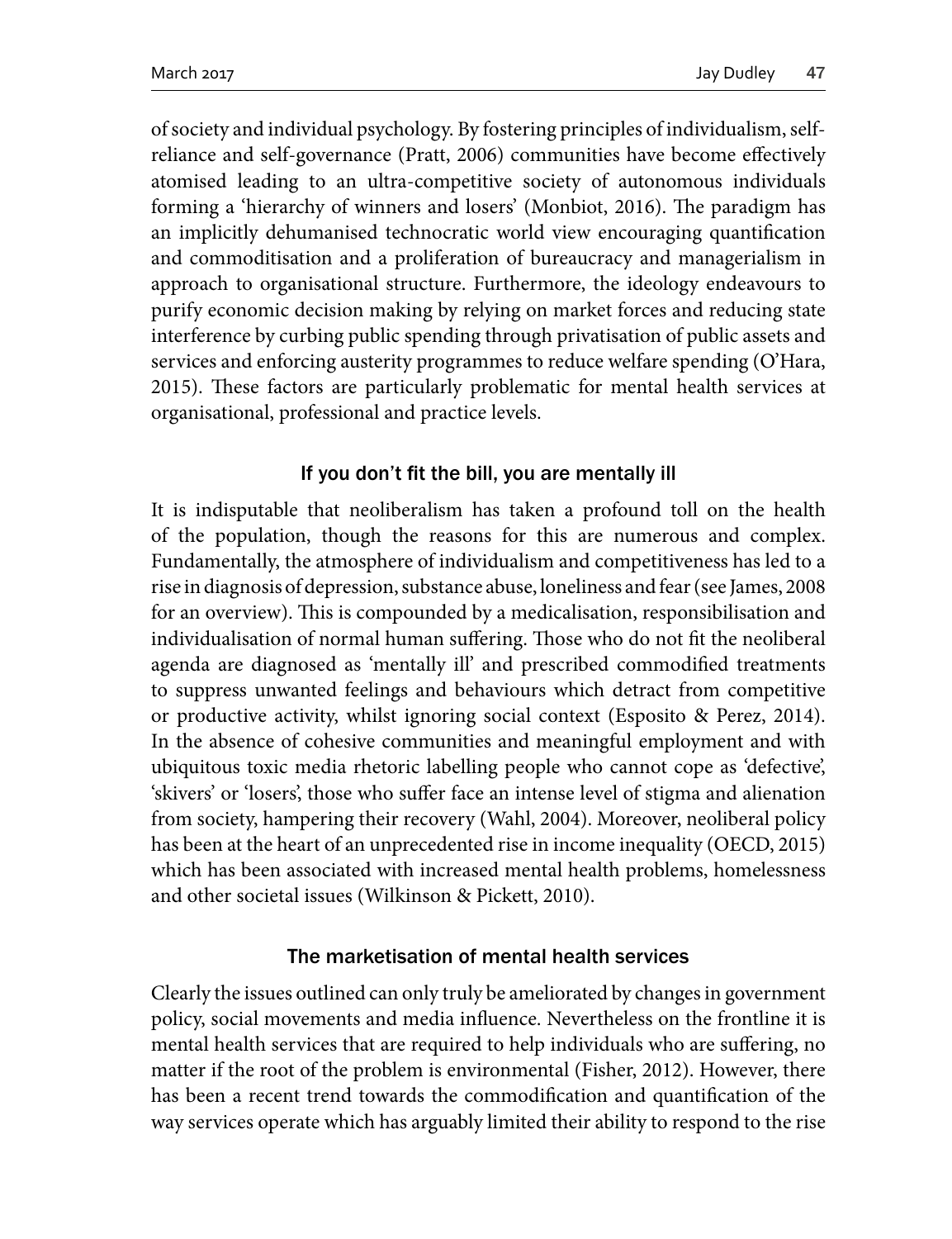in personal difficulties (Ramon, 2008). The adoption of neoliberal economics has resulted in a significant push towards finding efficiencies through encouragement of competition within and between services (Pollock & Price, 2013), forcing professions to provide quantifiable evidence to prove their worth. At a time when the professions should be finding solutions to cooperate effectively, they find themselves in a fight for scarce funding opportunities (The Kings Fund, 2015).

The 'technical framework' of neoliberal ideology decontextualizes the person and evidences the outcome of technical aspects of measurable interventions for specific disorders (Bracken, 2007) to decide where funding is most efficiently placed. Esposito and Perez (2014) argue that biological psychiatry is well placed to function within this system as the medical model inherently decontextualizes and categorises the individual with specific treatments for specific conditions that are easily measured and monetised. It has, however, been suggested that the further mental health services collude with neoliberal ideology, the more blinded they may become to 'difficult to measure' human attributes such as relationships, compassion and empathy (Spandler & Stickley, 2011). I would argue that this is a huge problem for the profession of clinical psychology, given that studies are repeatedly showing that it is these attributes that are most pertinent to effective therapeutic work (Del Re, Flückiger, Harvoth, Symonds & Wampold, 2012; Wampold, 2015; Wampold & Imel, 2015).

#### Colonised clinical psychology

Clinical psychology has been under increasing pressure to conform to the neoliberal system to survive as a profession and maintain funding. Though historically a broad church balanced between the intuitive (e.g., psychodynamic) and the technical (e.g., behaviourist) approaches, the drive to be defined as 'evidence-based scientist-practitioners' has led to a hegemony of therapies which fit the modern agenda (Hall, Pilgrim & Turpin, 2015). Ferraro (2016) summarised the issue with these changes: 'contemporary psychotherapy is, overall, a cheaper, more quantitative, more standardized, and more coercive endeavour than that which existed before the neoliberal era … the new aim is to produce subjects who conform to the alienated individualism of austerity capitalism'.

Though the dominant 'evidence-based' models such as Cognitive Behavioural Therapy (CBT) take the brunt of the criticism from those who feel it is oversold, it seems more likely that it is the neoliberal colonisation of the profession that is the real source of hostility (Watts, 2015; Ferraro, 2016). By stripping therapies down to a manualised, time-limited series of techniques and quantifiable outcomes for 'psychiatric disorders' it has been argued practice is at risk of becoming 'a dehumanising, mechanical allocation of client to procedure in a technical manner'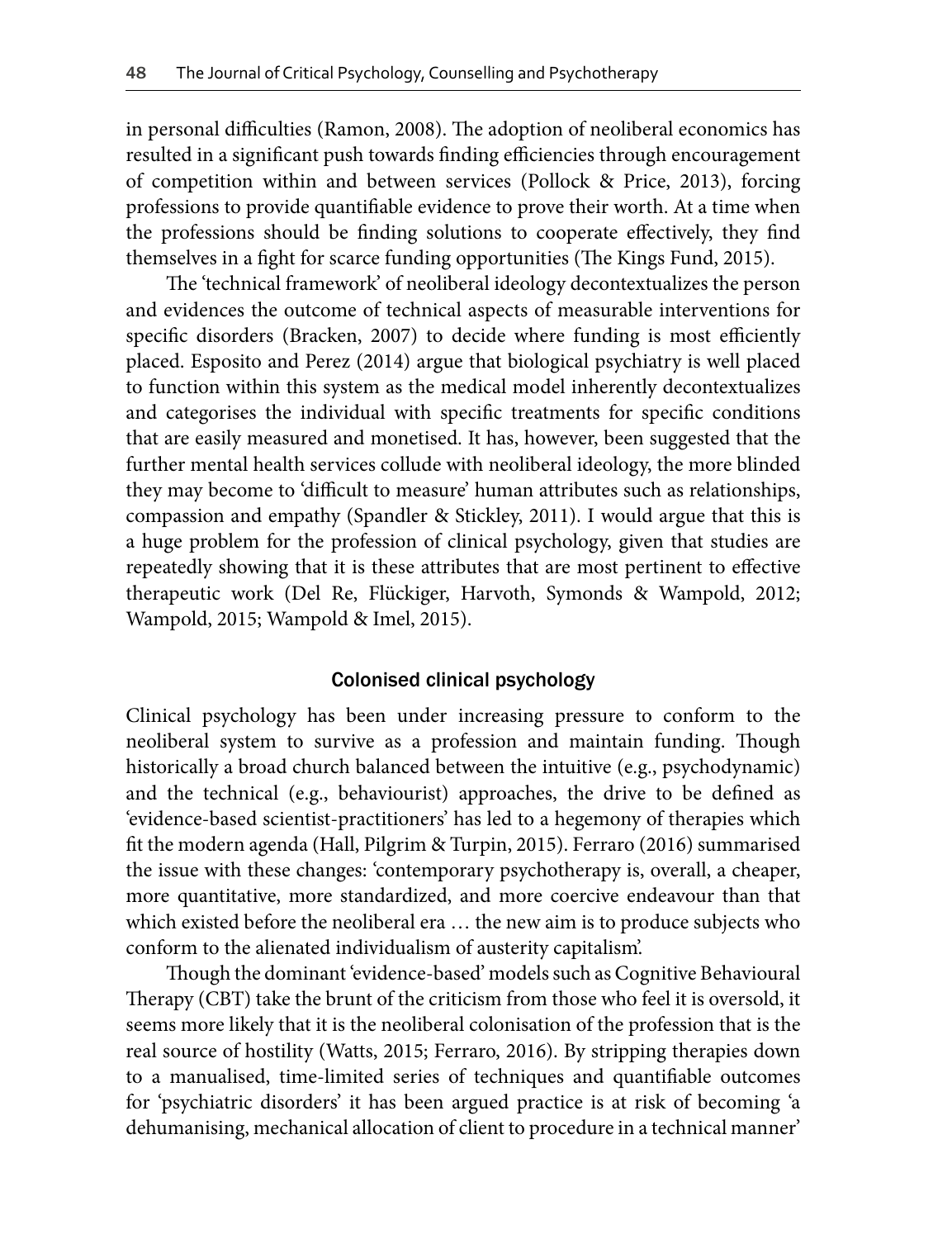(Milton & Corrie, 2002). These developments mirror neoliberal ideology and are actively encouraged by government; an example of this is the establishment of Improving Access to Psychological Therapies (IAPT). Though offering more therapy provision as opposed to psychiatric medication alone is arguably a step in the right direction, it is the systemic focus on efficiency and motivation to return people to productivity, rather than genuine intention to improve wellbeing that engenders cynicism (Marzillier & Hall, 2009; Wesson & Gould, 2010). The most recent example of this neoliberal colonisation is mindfulness. Jon Kabat-Zinn (2003) introduced the concept of mindfulness-based stress reduction as a wellmeaning endeavour to bring the benefits of Eastern wisdom to the West. However, it has been suggested that this has since been hijacked by the neoliberal agenda, stripped of context and 'reoriented to the needs of the market' (Purser & Loy, 2013; Harding, 2016). This insidious reframing of therapeutic ideas has also been criticised by service user groups in regard to the recovery movement: 'we reject this new neo-liberal intrusion on the word 'recovery' that has been redefined, and taken over by marketisation, language, techniques and outcomes.' (Recovery in the Bin, 2016).

As a result of these developments clinical psychology finds itself in a moral dilemma, where due to neoliberal changes to the health care system such as the Health and Social Care Act (see Pownall, 2013 for a comprehensive discussion) it must adapt to survive in the 'marketplace' environment or perish through lack of investment. This has involved what some would consider compromising on principles by colluding with the medical model which structures the systems of government, research, law and the NICE guidelines; leading to a confusing, contradictory and lacklustre merging of paradigms (Mollon, 2011; Harding, 2012; Whittaker & Cosgrave, 2015). Whilst at the same time heavily investing in technical, 'scientific', 'evidence-based' therapies which are deemed cost-effective and therefore marketable. The evolution of these changes is traceable in the British Psychological Society (BPS) doctoral training programme accreditation criteria, which will in turn likely shape the future of the profession.

#### Clinical training

Due to the variance in styles and approaches in training programme syllabus and selection protocols, it is important to note that the critique written will not be applicable to all institutions. But, it seems the BPS are under increasing pressure to conform to the changes neoliberalism has introduced to the wider systems and training programmes must bend to its will, struggling to maintain their identity and values.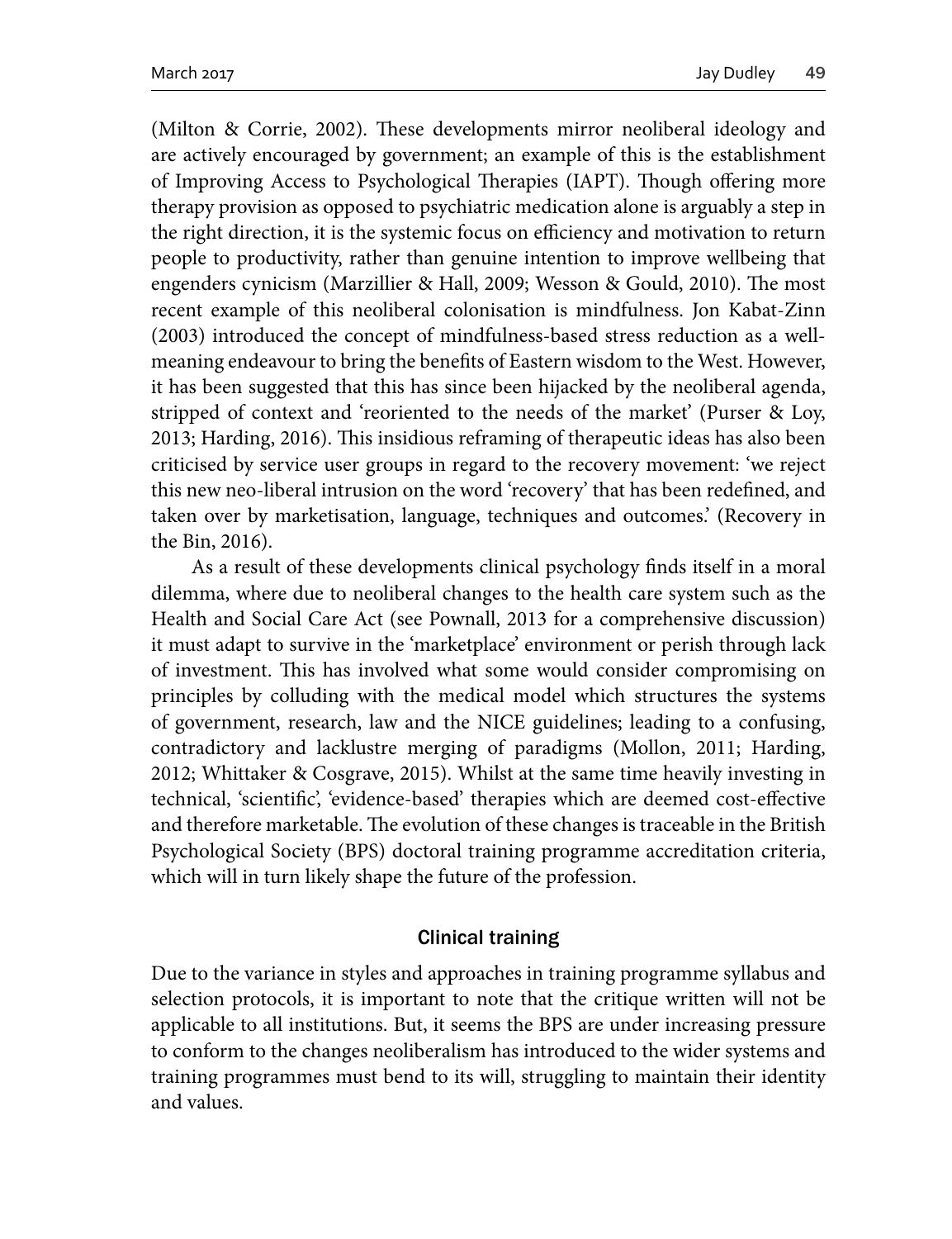#### **CBT: the neoliberal Trojan horse?**

Though BPS accreditation criteria (BPS, 2016a) maintain a stance on clinical psychologists being trained as 'multi-modal' therapists, over the past few years there has been a drive to enforce mandatory CBT competency in training. This may be a logical move to fulfil an overwhelming demand for CBT provision and supervision in the NHS, however there is a growing risk that CBT will become a monopoly; this has been shown to be disastrous in practice (Miller, 2012). A more cynical perspective would be that trainees are being groomed to become supervisors of less expensive IAPT workers to save money; a case of neoliberal 'cost of everything, value of nothing' thinking. Not to mention the ethical considerations of forcing trainees to find 'CBT clients' to practice with, many of whom may benefit more from alternative perspectives. The latest cohorts of trainees are now also required to complete a new set of rigid competency paperwork, which neatly dovetails into the costly British Association for Behavioural and Cognitive Psychotherapies (BABCP) accreditation process. This will make it easier for trainees to gain accreditation post-qualification, but in turn further strengthens the neoliberal grip over the profession.

I recognise that there is teaching and opportunity to practice in radically different models and that there is nothing inherently 'bad' or 'wrong' with CBT as a model (in fact research has shown models have little impact on therapeutic outcome [Wampold & Imel, 2015]). It is, however, this continued weighting towards 'scientific', pragmatic, technical approaches such as CBT that I fear will stifle diversity of perspective in training and edge future trainees towards Safran's (2015) observation: 'If anything, the trend is towards training therapists to become psycho-technicians, who deliver standardized *evidence based* treatments rather than responsible moral agents whose personal values, beliefs and biases have profound effects on the people they are trying to help.' We have already reached a point where our future trainees have to evidence 'having a sense of humour' as a 'CBT meta-competency' labelled 'judicious response to and use of humour'.

#### **Be critical, but not a maverick**

For me personally, being introduced to critical psychology was a vital part of the teaching process, offering validation to that niggling feeling that a lot of what I was being taught was built on sand. Criticism prior to this had been limited to scrutinising academic research, or sometimes, the validity of the medical model. In fact the BPS (2016a) encourages clinical psychologists to maintain a critical stance towards the evidence base. However, the lecturers that came to offer this perspective for a few sessions had a reputation in the profession as 'mavericks' or 'to be taken with pinch of salt'; an attitude I find unfair and damaging. Though considering many courses offer no critical psychology perspective at all (Newnes,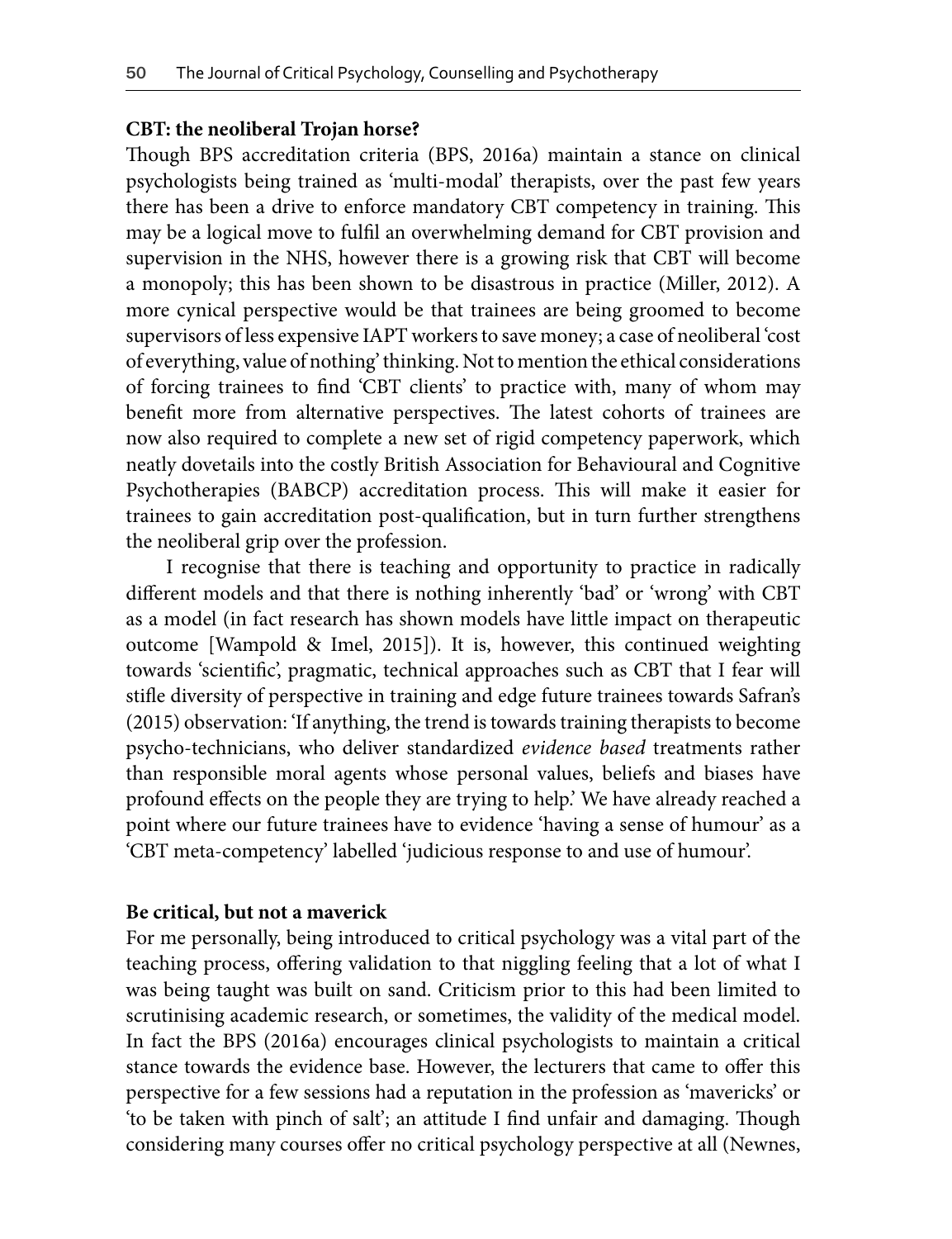2004), I was grateful for the opportunity. The overarching message I gleaned from the training process seemed to be that as a qualified psychologist I should be skilled in critiquing limitations in research and practice, but not in questioning the political agenda or the status quo; those who do risk being, 'positioned as a radical or conspiracy theorist' (Rhodes & Conti, 2016). There seemed to be a process of nailing your colours to the mast of a certain model or approach in an almost tribal manner, but this distracts from considering the overall direction of the field and its social and political impact.

Critical psychology pulls no punches in scrutinising our profession's place in the political landscape, how whether we like or not we are always at risk of being complicit with the 'psy-complex' (Rose, 1985), a weapon in the neoliberal arsenal. It must be acknowledged that for people whose distress is largely rooted in the damage neoliberal austerity has caused, being 'treated' with psychological therapy will often iatrogenically locate the problem within them. If we do not expose trainees to this way of thinking, we risk continuing to sleepwalk into the neoliberal programme, losing our identity and failing to make a real difference for service users. Whilst the limits and contraintradications of therapy are often acknowledged during training, exposure to and discussion of relevant politics is often done in private. I believe courses would do society a great service by incorporating a combination of critical psychology and encouragement to join in positive action, for example the Psychologists against Austerity movement (Foster, 2015); helping future psychologists to dam the river of politically generated misery, rather than scoop it up in buckets at the end.

#### **The great wall of academia**

Though several courses have attempted to address this issue, it is a fact that the latest intake remains 82 per cent white and with 51 per cent in the top two socioeconomic quintiles (figures from Leeds Clearing House, 2015). The reasons for this issue with diversity are complex, though arguably the focus on academia over values and common factors may play a part. It is understandable that a certain level of academic ability is necessary to cope with the rigour of a doctoral qualification. However, the application process for many institutions is designed to filter out people who were not fortunate enough to achieve 2:1 or above. Even with a near impossible array of experience and postgraduate degrees these applicants still struggle to meet requirements. According to a report commissioned by the Institute for Fiscal Studies, those in this position are substantially more likely to be from a disadvantaged socioeconomic background (Crawford, 2014). This structure inevitably risks losing potentially excellent individuals to demotivation and perceived failure and stifles diversity. The barrier to those from disadvantaged socioeconomic backgrounds will only become more impenetrable should the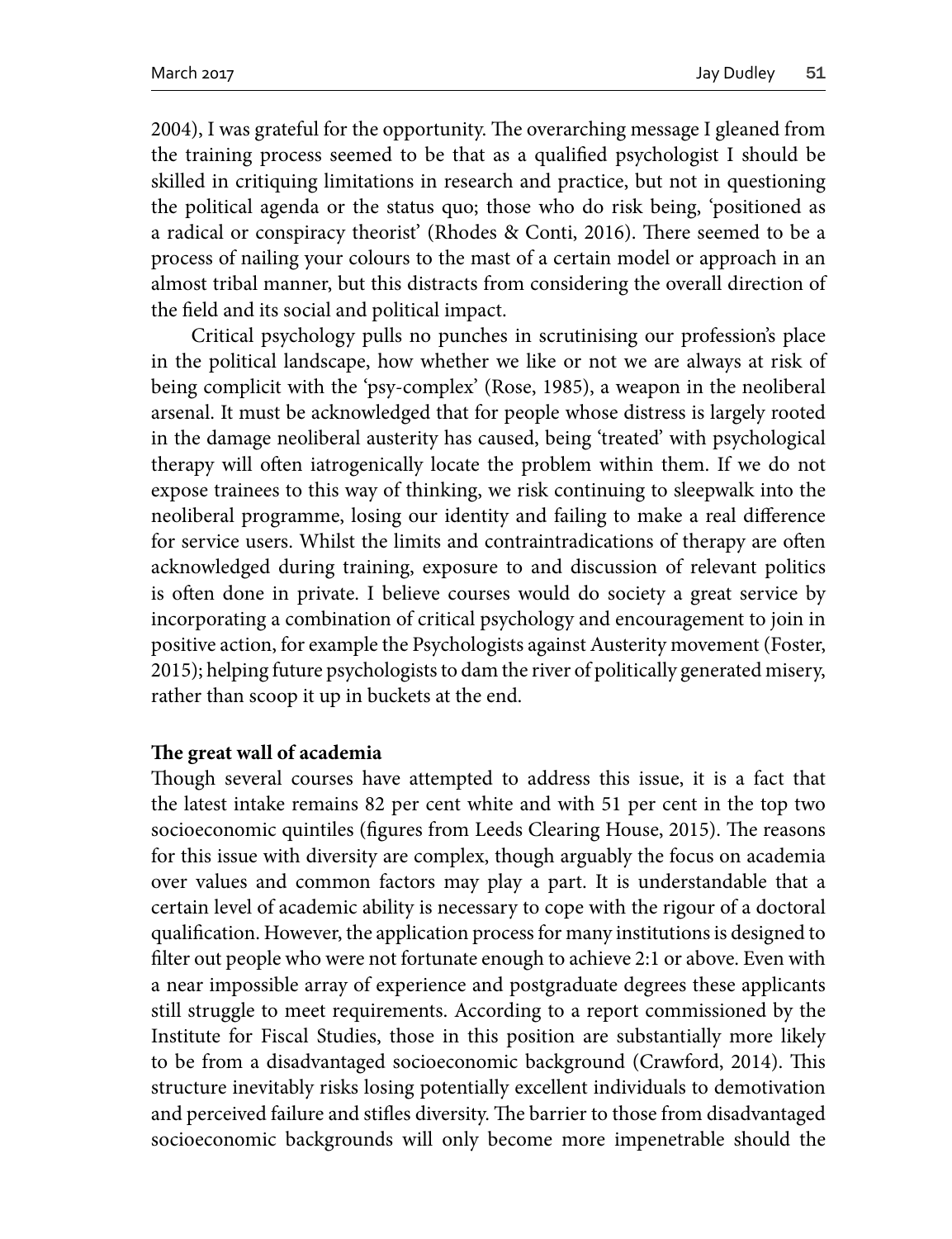government change funding to a loan-based system (BPS, 2016b) and the trend toward voluntary assistant posts becomes the norm (Stevens, Whittington, Moulton-Perkins & Palachandran, 2015).

Of course, this is not to say that current trainees have not worked very hard to get their places, whatever their background. But this perhaps unintended bias toward the academically gifted and socioeconomically privileged reflects neoliberal ideology; society is a meritocracy and if you cannot prove your worth in a way the system recognises, you are left behind. As a by-product this benefits institutions, as highly academically minded trainees are more likely to improve university research credentials. But as ever, neoliberalism leads to blindness toward human qualities. Unless they reach interview, potential trainees do not get an opportunity to demonstrate these qualities which are equally if not more important than technical or academic qualities for clinical work. Though naturally people from all backgrounds can possess the common factors and values for therapy, it is disadvantageous to have cohorts of trainees that are not representative of the diversity of the people accessing our mental health services.

#### **Technique takes over**

Milton and Corrie (2002) argue that clinical psychology is steadily tipping the balance toward technical knowledge over intuition. This has been a hallmark of almost every subject touched on throughout this article and characteristic of neoliberalism. The authors neatly suggest that it is 'implicit wisdom' – the difficult to define essence of the therapeutic relationship – that is necessary for technique to 'come alive'. Without this, you are left with the dry bones of manualised technical instruction and decontextualized scientific research. Iain McGilchrist (2009) meticulously analysed this phenomenon, concluding that the narrow focus of the rational mind is constantly censoring the broad attention of the intuitive; that society has become obsessed with 'knowledge of the parts' over 'wisdom of the whole'. The intuitive mind can never defend itself in a world of scientific evidence as it is by its very nature relational and intangible; the 'gut feeling' that is improvable. My own 'gut feeling' is that this is the direction training is heading in as it continues to select, teach and train trainees to fit an increasingly scientific, technical paradigm in line with neoliberal ideology. Given mental health problems so often require an extraordinary level of empathy, intuition and imagination to comprehend; rational, scientific thought alone will never suffice.

In response to this issue, Rhodes and Conti (2016) suggest trainee psychologists should be exposed to philosophical ideas such as existentialism, social constructionism and the works of Foucault during training as a counterpoint to scientific evidence. Milton and Corrie (2002) propose we should be 'encouraging therapists to maximise 'alternative' sources of personal growth through contact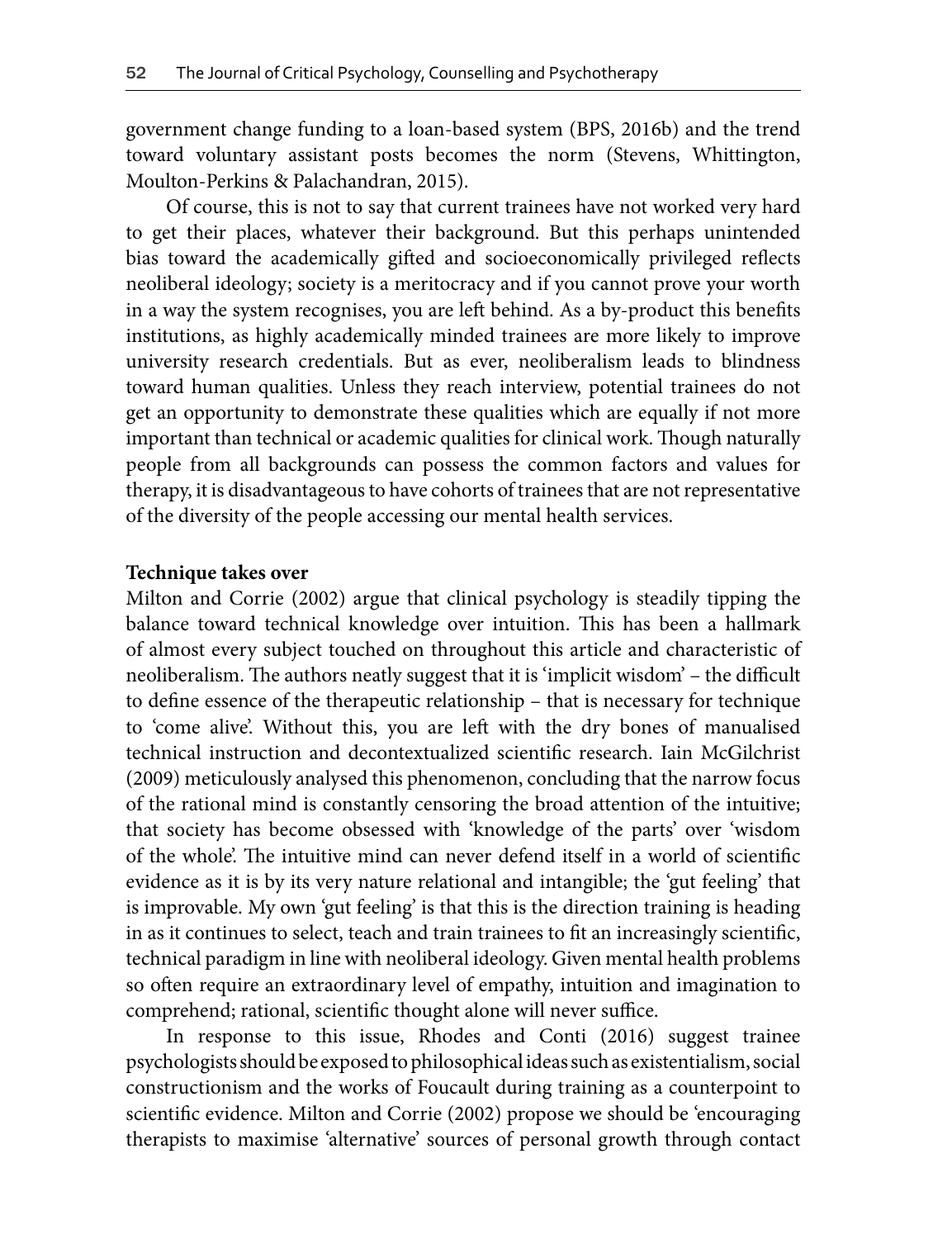with the natural world, literature, art, music, drama, dance and spirituality which can better equip therapists to access the curiosity and playfulness that is necessary for extra-ordinary therapeutic work.' Furthermore, though once thought to be fundamental component of training (Yalom, 2003), personal therapy has also dropped off the mandatory agenda of many institutions, preventing trainees from being exposed to in depth exploration of their own subjective world.

#### **Conclusions**

We live in a time of great uncertainty, but also great opportunity. There are signs neoliberal politics are beginning to erode for the first time since the 1980s (Roberts, 2016), but the direction the Western world takes remains to be seen. It is vital for the future of clinical psychology that trainees are well equipped to fight against iatrogenic practice and collusion with a continuation of this damaging ideology. Courses must pay close attention to the application process to ensure we recruit the right mix of intuitive and technical skill, to have such oppressive academic requirements shuts out a whole swathe of potential. Critical psychology must be incorporated into the curriculum and taken seriously, helping trainees to understand the bigger picture and consider that all of us are impacted by some form of oppression (Smail, 2005). Teaching should move away from pseudo-medical models of therapy, whilst it is important trainees understand the diagnostic system so that they can work alongside it, it is detrimental to the profession to collude with it. CBT should be taught and practised but not favoured and monopolised. Trainees should be encouraged to get involved in political action fighting for good mental health in addition to developing clinical and academic skills. We need to be turning out cohorts of 'responsible moral agents' whose mission is to encourage positive change on an individual and societal level and who are willing to stand up against toxic ideas. If we do not, we risk continuing to become 'psycho-technicians', components of capitalist machinery.

#### References

- Bracken P (2007). Beyond models, beyond paradigms: the radical interpretation of recovery. In: Stastny P, Lehmann P (eds). *Alternatives Beyond Psychiatry.* Berlin: Peter Lehman Publishing (pp400-402).
- British Psychological Society (2016a). *Standards for the Accreditation of Doctoral Programmes in Clinical Psychology.* BPS: London.
- British Psychological Society. (2016b). *Briefing Note: Implications of potential changes to funding arrangements for training in clinical psychology.* BPS: London.
- Crawford C (2014). *Socio-economic differences in university outcomes in the UK: drop-out, degree completion and degree class.* [Online.] IFS Working Paper W14/31, Institute for Fiscal Studies.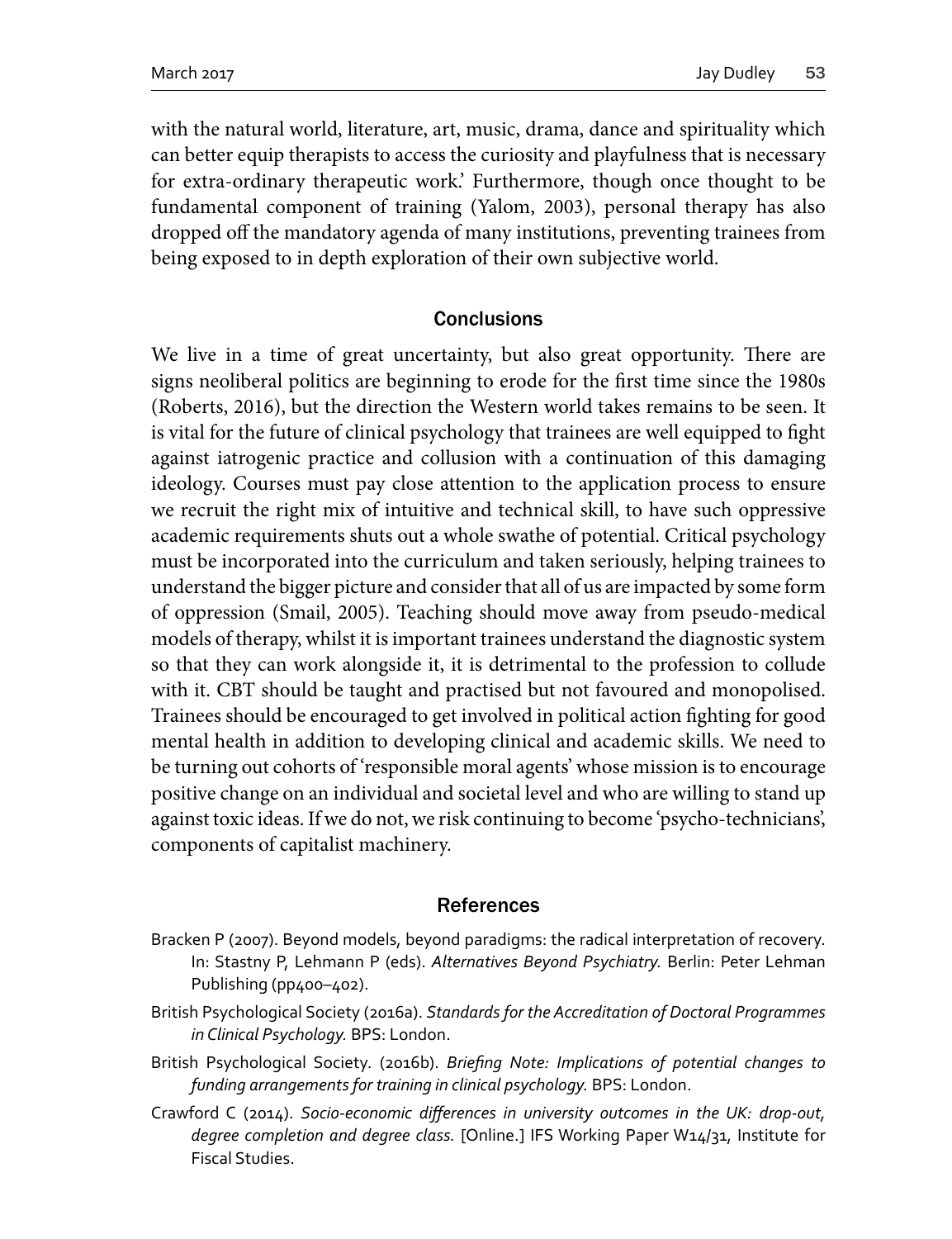- Del Re AC, Flückiger C, Horvath AO, Symonds D, Wampold BE (2012). Therapist effects in the therapeutic alliance–outcome relationship: A restricted-maximum likelihood metaanalysis. *Clinical Psychology Review 32*(7): 642–649.
- Department of Health (2016). *Reforming healthcare education funding: creating a sustainable future workforce.* [Online.] DOH: London.
- Esposito L, Perez FM (2014). Neoliberalism and the commodification of mental health. *Humanity & Society 38*(4): 414–442.
- Ferraro D (2016). Psychology in the age of austerity. *Psychotherapy and Political International 14:* 17–24.
- Fisher M (2012). Why mental health is a political issue. *The Guardian;* 16 December. Retrieved from:https://www.theguardian.com/commentisfree/2012/jul/16/mental-healthpolitical-issue.
- Foster D (2015). The psychologists walking 100 miles to fight austerity's impact on mental health. *The Guardian;* 19 August.Retrieved from:https://www.theguardian.com/ society/2015/aug/17/psychologists-march-to-highlight-devastating-impact-of-cuts-onmental-health.
- Hall J, Pilgrim D, Turpin G (2015). *Clinical psychology in Britain: historical perspectives.* [Online.] BPS: London.
- Harding K (2012). Clinical psychologist or covert psychiatrist? *Journal of Critical Psychology, Counselling and Psychotherapy 12*(2)*:* 67–74.
- Harding K (2016). Psychotherapy is not a cure: the consolations of personal construct psychology and logotherapy. *Journal of Critical Psychology, Counselling and Psychotherapy 16*(2):134–144.
- Harvey D (2005). *A Brief History of Neoliberalism.* Oxford University Press: Oxford.
- Kabat‐Zinn J (2003). Mindfulness‐based interventions in context: past, present, and future. *Clinical psychology: Science and Practice 10*(2): 144–156.
- James O (2008). The *Selfish Capitalist: origins of affluenza.* Random House: London.
- McGilchrist I (2009). *The Master and his Emissary: the divided brain and the making of the western world.* Yale University Press.
- Miller SD (2012). *Revolution in Swedish mental health practice: the cognitive behavioural therapy monopoly gives way.* [Online.] Retrieved from: http://www.scottdmiller.com/ feedback-informed-treatment-fit/revolution-in-swedish-mental-health-practice-thecognitive-behavioral-therapy-monopoly-gives-way/
- Milton M, Corrie S (2002). Exploring the place of technical and implicit knowledge in therapy. *Critical Psychology, Psychotherapy and Counselling 2*(3): 188–195.
- Mollon P (2011). The NICE guidelines are misleading, unscientific and potentially impeded good psychological care and help. *Psychodynamic Practice 15*(1): 9–24.
- Monbiot G (2016). Neoliberalism: the deep story that lies beneath Donald Trump's triumph. *The Guardian*. [Online.] Retrieved from: https://www.theguardian.com/ commentisfree/2016/nov/14/neoliberalsim-donald-trump-george-monbiot.
- Newnes C (2004). Psychology and psychotherapy's potential for countering the medicalization of everything. *Journal of Humanistic Psychology 44*(3): 358–376.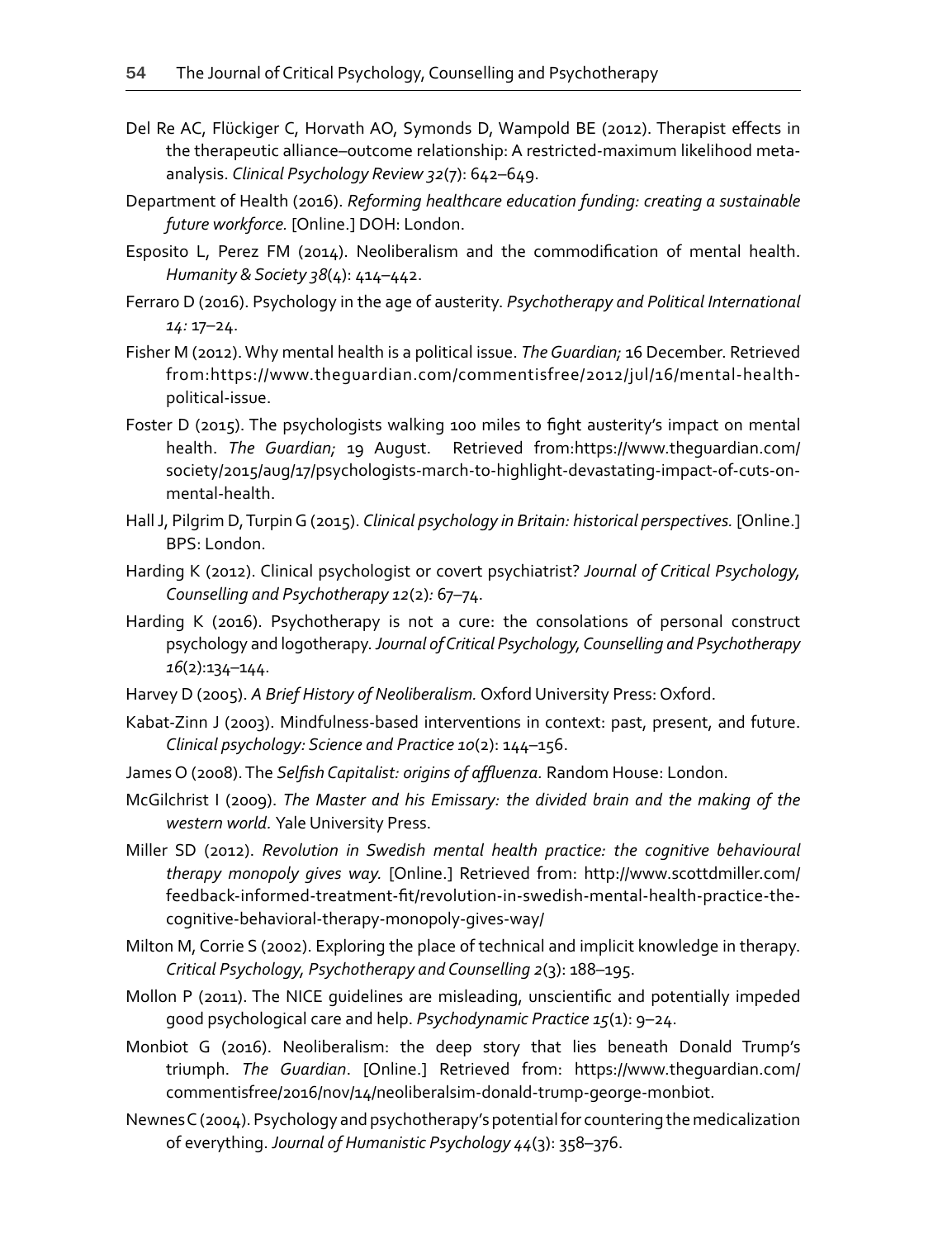- OECD (2015). *Income inequality data update and policies impacting income distribution: United Kingdom*. [Online.] Retrieved from: https://www.oecd.org/unitedkingdom/OECD-Income-Inequality-UK.pdf.
- Recovery in the Bin. (2016). A simple guide to avoid receiving a diagnosis of 'personality disorder'. *Clinical Psychology Forum 279*: 13–16.
- Rhodes P, Conti J (2016). Why clinical psychologists should read philosophy: an introduction. *Australian Clinical Psychologist 2*(1).
- Roberts D (2016). Trump, Brexit and demand for change: the year of the political outsider*. The Guardian*. [Online.] 4 June. Retrieved from: https://www.theguardian.com/usnews/2016/jun/04/donald-trump-bernie-sanders-brexit-anti-establishment-politics.
- Rose N (1985). *The Psychological Complex.* Routlege: London.
- Pickett KE, James OW, Wilkinson RG (2006). Income inequality and the prevalence of mental illness: a preliminary international analysis. *Journal of Epidemiology and Community Health 60*(7): 646–647.
- Pollock A, Price D (2013). *Duty to Care: in defence of universal health care.* London: Centre for Labour & Social Studies.
- Pownall H (2013). Neoliberalism, Austerity and the Health and Social Care Act 2012: the coalition government's programme for the NHS and its implications for the public sector workforce. *Industrial Law Journal 42*(4): 422–433.
- Pratt A (2006). *Neoliberalism and Social Policy*. In: Lavalette M, Pratt A (eds). *Social Policy, Theories, Concepts and Issues (3rd ed).* Sage Publications: London.
- Purser R, Loy D (2013). 'Beyond McMindfulness'. *Huffington Post.* [ Online.] Retrieved from: http://www.huffingtonpost.com/ron-purser/beyond-mcmindfulness\_b\_3519289.html.
- Ramon S (2008). Neoliberalism and its implications for mental health in the UK. *International Journal of Law and Psychiatry 31*(2): 116–125.
- Safran J (2015). *Clinical psychology, psychological science, and neo-liberal times*. [Online]. Retrieved from: http://www.publicseminar.org/2015/01/clinical-psychology-psychological-scienceand-neo-liberal-times/.
- Smail D (2005). *Power, Interest and Psychology.* Ross on Wye: PCCS Books.
- Spandler H, Stickley T (2011). No hope without compassion: the importance of compassion in recovery-focused mental health services. *Journal of Mental Health 20*(6): 555–566.
- Stevens D, Whittington A, Moulton-Perkins A, Palachandran V (2015). Voluntary psychology graduate internships: conveyor belt of exploitation or stepping stone to success? *Clinical Psychology Forum 270.*
- The King's Fund (2015). *Mental health under pressure*. London: The Health Foundation. [Online]. Retrieved from: http://www.kingsfund.org.uk/sites/files/kf/field/field\_publication\_file/ mental-health-under-pressure-nov15\_0.pdf.
- Wahl OF, (2004). Stop the presses. Journalistic treatment of mental illness. In: Friedman LD (ed). *Cultural Sutures. Medicine and Media*. Durkheim, NC: Duke University Press.
- Wampold BE (2015). How important are the common factors in psychotherapy? An update. *World Psychiatry 14*(3): 270–277.